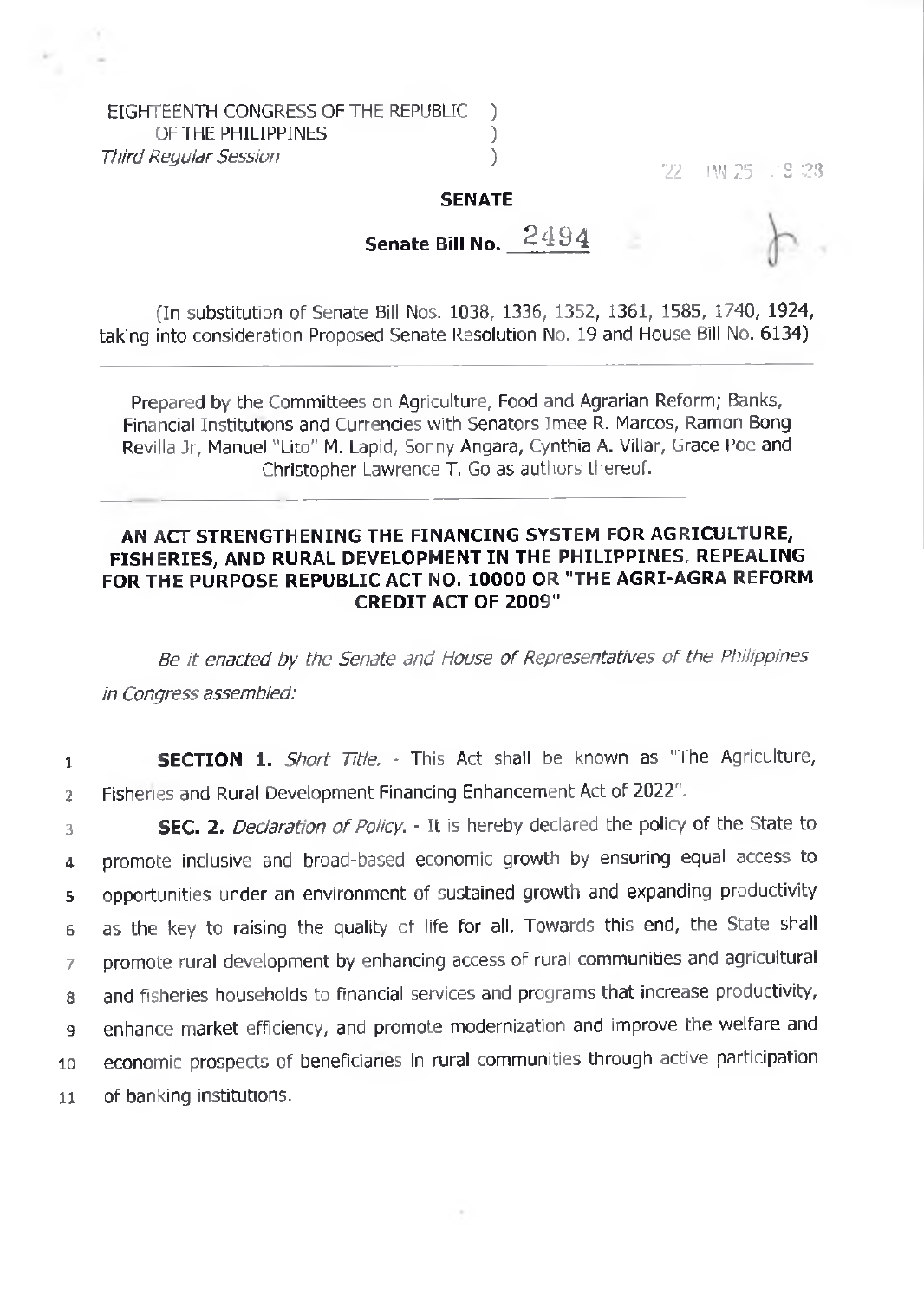**1 2 3 4** The Landbank of the Philippines (LBP) and the Development Bank of the Philippines (DBP) shall continue to promote savings and credit in the rural areas by offering affordable deposit products such as the basic deposit account for deposits and low interest rates for loans.

**5 6 7** The lending cooperatives, microfinance institutions, retail banks, rural and thrift banks shall apply minimum interest rates for wholesale loans obtained from government banks.

**8 9 10 11 12 13** Likewise, the LBP and DBP shall use their resources to innovate, develop, promote and invest in digital, automation technology, branchless banking and cash agent operations to reach remote barangays and municipalities; using e-commerce, on-line transactions, bank-on-wheels, point of sale devices with retailers and nonbanking institutions, lottery kiosks and mobile phone applications in making banking services accessible to the rural public.

**14**

 $\sim$ 

- 2

SEC. 3. *Definition of Terms. -* As used in this Act:

**15 16 17 18 19 20 21 22 23 24 25 26 27** (A) *Agrarian Reform Beneficiary* (ARB) refers to a farmer who was granted land under Presidential Decree No. 27, the Comprehensive Agrarian Reform Law and Republic Act No. 9700 or the "Comprehensive Agrarian Reform Extension with Reforms" and a regular farmworker who is landless, irrespective of tenurial arrangement, who benefited from the redistribution of land, regardless of crops or fruits produced, to include the totality of factors and support services designed to lift the economic status of the beneficiary and all other alternative arrangements to the physical distribution of lands, such as production or profit sharing, labor administration, and the distribution of shares of stock which will allow the beneficiary to receive a just share of the fruits of the lands one tilled. The term shall also include registered ARBs' cooperatives/associations/other farm groups, respectively endorsed as comprising of ARBs by the nearest office of the Department of Agrarian Reform (DAR), as well as ARB households.

**28 29 30 31** (B) *Agrarian Reform Community* (ARC) refers to a barangay or a cluster of barangays primarily composed and managed by ARBs which is organized and willing to undertake the integrated development of an area and/or their organizations/cooperatives.

 $\alpha$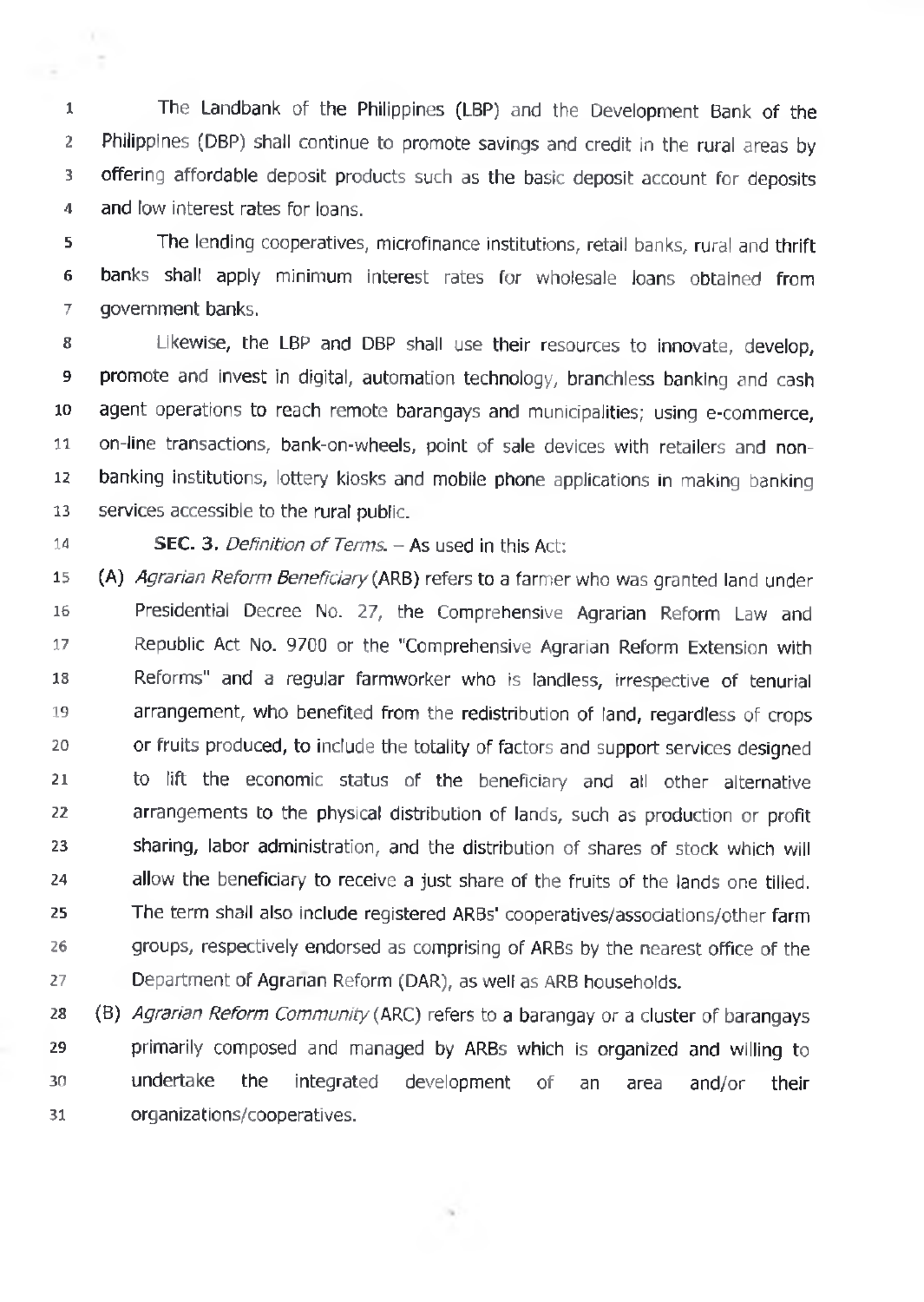(C) *Agri-Business* refers to agriculture and fishery-related activities that put farmers, **1 2 3 4 5 6** fisherfolk processors, distributors, and consumers within a system that produces, processes, transports, markets, and distributes agricultural and fishery products. It encompasses Input production, farm and fishery operations and management, equipment and supplies manufacturing, food/non-food processing, trading, and retailing.

(D) *Agri-Tourism,* also referred to as "Farm Tourism" under Republic Act No. 10816, **7 8 9 10 11 12 13** or the "Farm Tourism Development Act of 2016", refers to the practice of attracting visitors and tourists to farm areas for production, educational and recreational purposes. It involves any agricultural- or fishery-based operation or activity that brings to a duly-accredited farm tourism camp, visitors, tourists, farmers and fisherfolk who want to be educated and trained on farming and its related activities.

- **14 (E)** *Agricultural Lessee* refers to any person who, with or without help from one's **15 16** immediate farm household, cultivates the land owned by another for a certain price in money, in produce, or in both.
- **17 18 19 20** (F) *Agricultural* or *fisheries household* refers to a household with at least one (1) member of the household who is a farmer, a fisherman, an ARB, a settler, an agricultural lessee, an amortizing owner, a farmworker, a fishworker, an ownercultivator, a compact farmer, or a tenant farmer.
- **21 22 23 24** (G) *Agricultural Value Chain* (AVC) refers to a set of actors/players, such as farmers, fisherfolks, traders, suppliers, processors, aggregators, who make up linked sequence of value-adding activities undergone by an agricultural product when converted from raw material to final form it is presented to the consumers.
- **25 26 27** (H) *Agricultural Value Chain Financing* (AVCF) refers to the financial products and services made available to an AVC following the appropriate evaluation of the AVC's composition, goal, size and capacity.
- **28 29 30 31 (I)** *Agro-Industry Modernization Credit and Financing Program* (AMCFP) refers to the umbrella credit/financing program of the government for the agriculture and fisheries sector created under Republic Act No. 8435, or the "Agriculture and Fisheries Modernization Act of 1997".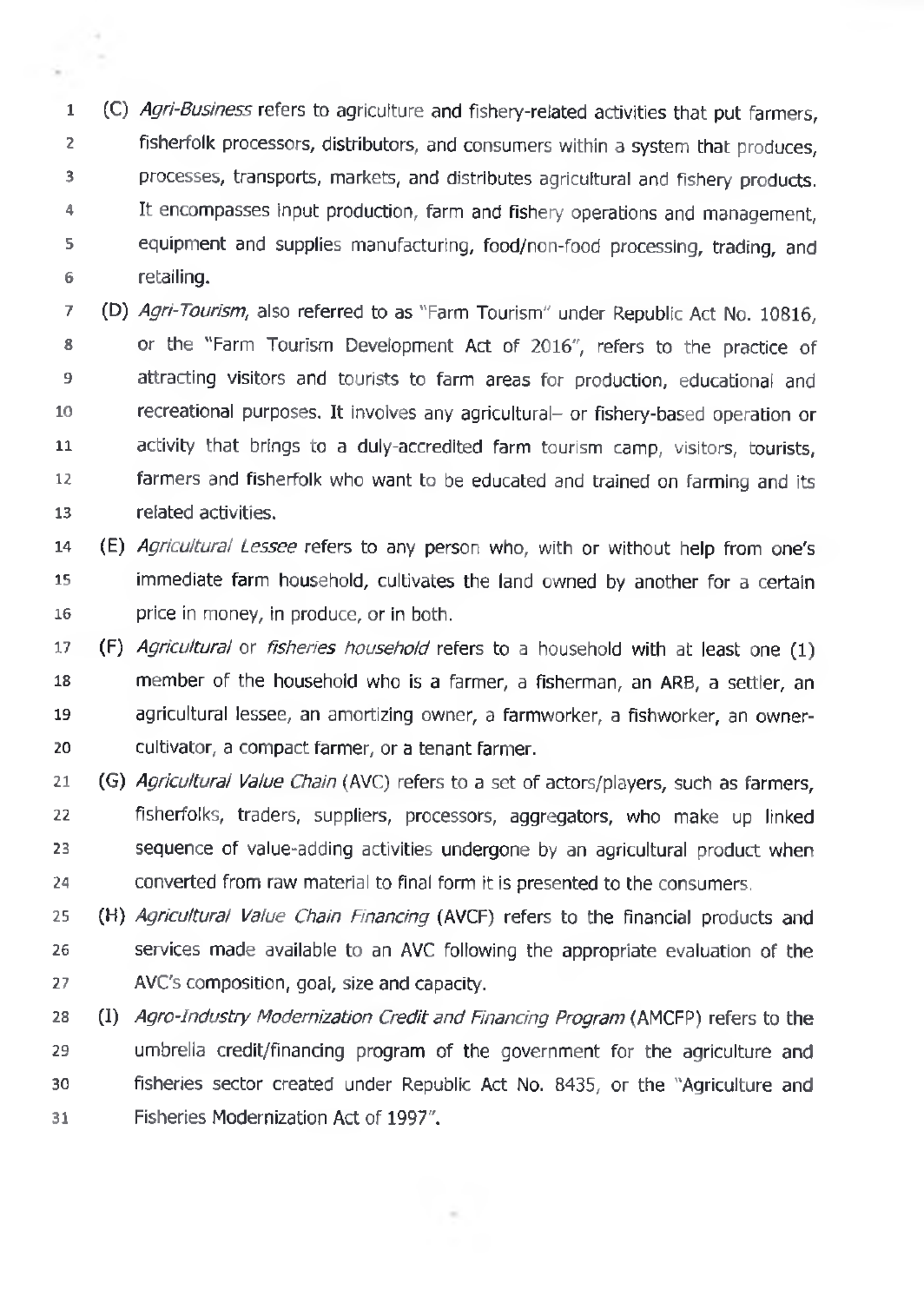(J) *Amortizing owners* refer to landowners who amortize payment for the land to a **1 2** private individual or to the State.

 $\sim$ 

- *(K) Basic Deposit Account* (BDA) refers to interest- or non-interest-bearing account **3 4** designed to promote financial inclusion.
- CL) *Cash agent* refers to a third party entity contracted by a bank to accept and **5 6 7 8** disburse cash on its behalf, and facilitate self-service deposits, withdrawals and fund transfers, bills payment and other banking services, as allowed under BSP rules and regulations.
- (M) *Compact farmers* refer to those farmers with adjoining farms operating as a **9 10** single unit under one (1) management, farm plan and budget.
- (N) *Farmer* refers to a natural person whose primary livelihood is cultivation of land **11 12 13 14 15** or the production of agricultural crops, agro-forest products, or livestock, either by oneself, or primarily with the assistance of their immediate farm household, whether the land is owned by them or by another person under a leasehold or share tenancy agreement or arrangement with the owner thereof.
- (0) *Farmworker* refers to a natural person who renders service for value as an **16 17 18 19 20 21** employee or laborer in an agricultural enterprise or farm regardless of whether the compensation is paid on a daily, weekly, monthly or *pakyaw* or contracted project. The term includes an individual whose work has ceased as a consequence of, or in connection with, a pending agrarian dispute who has not obtained a substantially equivalent and regular farm employment.
- **22 23 24 25 26 27** (P) *Farmers' cooperatives* refer to cooperatives composed primarily of small agricultural producers, farmers, farmworkers, or other ARBs who voluntarily organize themselves for the purpose of pooling land, manpower, technological, financial or other economic resources, and operate on the principle of "one member, one vote". A juridical person may be a member of a cooperative, with the same rights and duties as a natural person.
- **28 (Q)** *Farmer's and ftsherfolk organizations or associations* refer to farming or fishing **29 30 31 32 33** cooperatives, associations or corporations duly registered with appropriate government agencies and which are composed primarily of small agricultural producers, farmers, farmworkers, ARBs, and fisherfolk who voluntarily join together to form business enterprises or non-business organizations which they themselves own, control and patronize.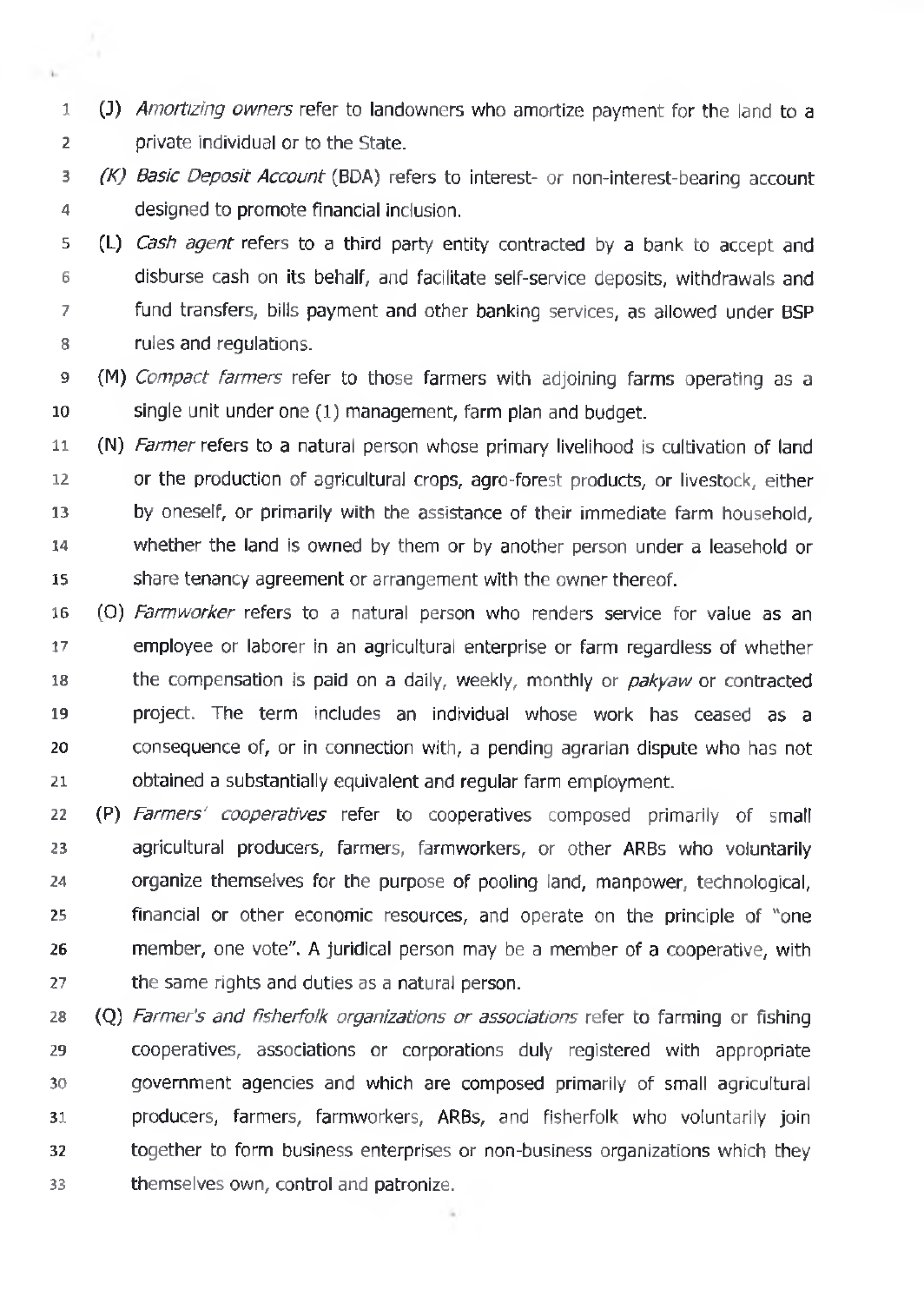**<sup>1</sup> (R)** *Farm-To-Market road* refers to a road linking the agriculture and fisheries **2 3** production sites, coastal landing point and post-harvest facility to the market and arterial road or highway.

 $\sim$ 

÷,

- (S) *Financial services* refer to services extended by banks and financial institutions **4 5** such as credit/iending, deposits, rediscounting, investments, and insurance.
- (T) *Fisherfoik* refers to people directly or personally and physically engaged In **6 7 8 9** catching and processing fishery and/or aquatic resources, and in fish farming or aquaculture whether the fish specie is grown in tanks, fishponds or other types of enclosures.
- **10 (U)** *Fishworker* refers to a person whether or not regularly employed in commercial **11 12 13 14 15** fishing and related industries, whose income is either from wages, profit sharing or stratified sharing basis, including those working in fishpens, fish corral/traps, fishponds, prawn farms, sea farms, salt beds, fish ports, fishing boat or trawlers, or fish processing and/or packing plants, but excluding administrators, security guards and overseers.
- **16 cv)** *Green projects* refer to green economic activities and projects. Aside from **17 18 19** activities that promote climate change adaptation and mitigation, green projects also cover environmental and efficiency improvements, natural capital preservation and resource mobilization.
- **20 21** (W) *Micro, Small and Medium Enterprise* (MSME) refers to any business activity or enterprise defined as such under existing laws.
- **22 23 24 25 26** (X) *Newly Established Bank* refers to a domestic or foreign bank without banking presence in the Philippines prior to the issuance of its certificate of authority to operate. It shall not include banks that have been formed through the acquisition, purchase of ownership of the voting stock of an existing domestic bank or the merger or consolidation of banks.
- **27 28 29** (Y) *Owner-cultivators* refer to natural persons who own lands by purchase, inheritance, or land distribution by the State. Owner-cultivators can operate the farm themselves, supervise wage labor or delegate operations to farmers.
- **30 (Z)** *Post-harvest Activities* refer to threshing, drying, milling, grading, storing, and **31 32** handling of produce and such other activities of a similar nature such as stripping, winnowing, chipping and washing.

×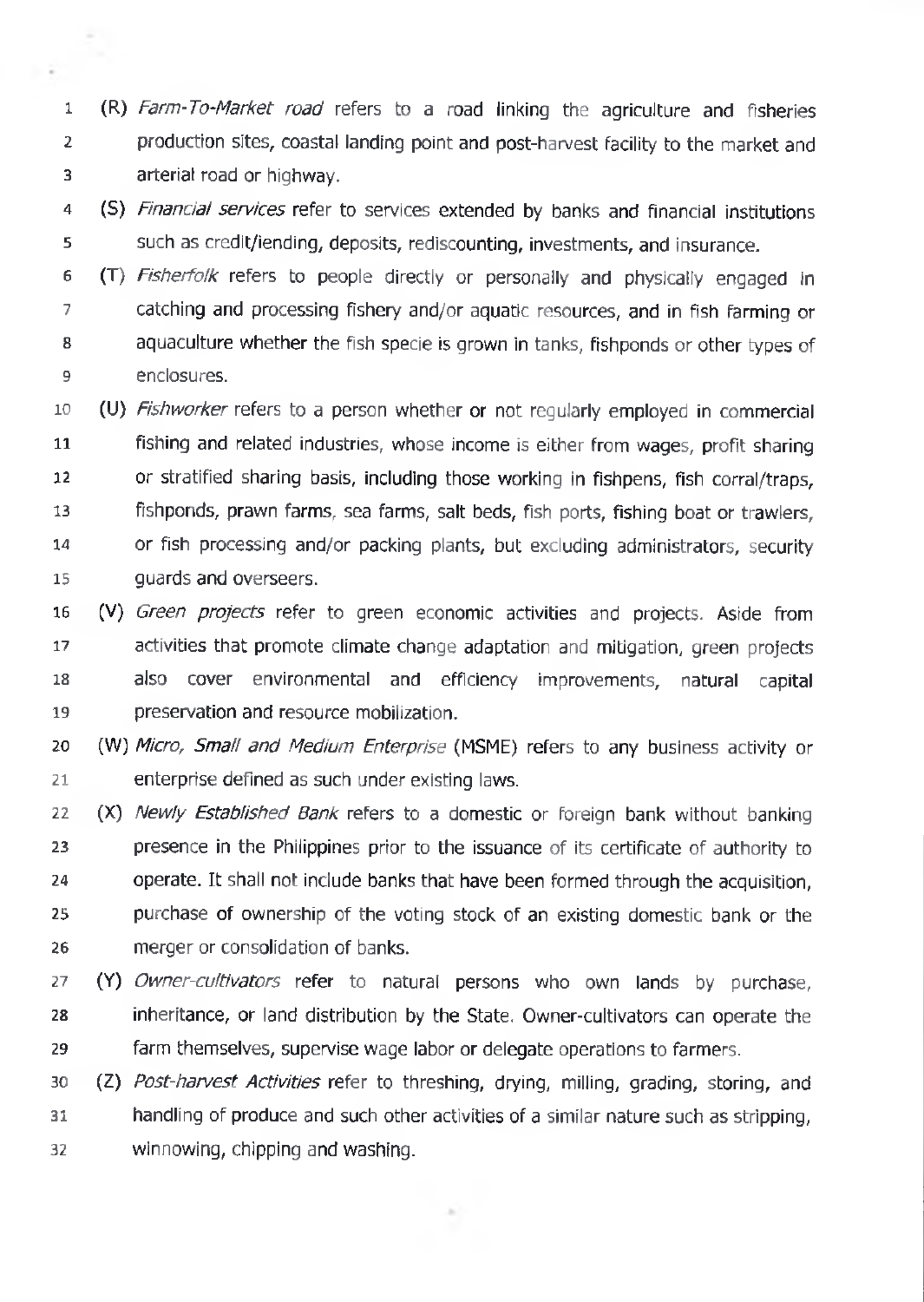**1 2 3 4 5** (AA) *Post-harvest Facilities* refer to threshers, moisture meters, dryers, weighing scales, milling equipment, fish ports, fish landings, ice plants and cold storage facilities, processing plants, warehouses, buying stations, market infrastructure and transportation facilities, and such other facilities supporting post-harvest activities.

 $\scriptstyle\rm II$ h s

¥

**6 7 8 9 10 11** (BB) *Public Rural Infrastructure* refers to infrastructure in rural communities such as highways, streets, bridges, tunnels, railways, railroad, transport systems, ports, airports, hydropower projects, canals, dams, irrigation, government buildings and housing projects, public schools, public hospitals, public health centers, public markets, slaughterhouses, warehouses, solid waste management, sewerage, flood control, drainage, dredging and other similar infrastructure projects.

**12 13 14 15 16 17** (CC) *Registry System For Basic Sectors in Agriculture* (RSBSA) is an electronic compilation of basic information on farmers, farmworkers, and fisherfolk. The database, which includes the profile of farmers, farm workers and fisherfolk, and additional information such as farm parcels and fisheries, among others, is mainly used to help government planners and policymakers in formulating policies for agricultural development.

**18 19** (DD) *Rural Community* refers to an area that is defined as such by the Philippine Statistics Authority (PSA).

**20 21** (EE) *Rural Financial Institution* (RFI) refers to any financial institution established and is operating in a rural community.

**22 23 24** (FF) *Settlers* refer to persons who range from the forest-clearing pioneers, including indigenous people, with a subsistence economy to the better equipped and more experienced farmers.

**25 26 27 28 29 30** (GG) *Sustainable Finance* refers to any form of financial product or service which integrates environmental, social and governance criteria into business decisions that support economic growth and provide lasting benefit for both clients and society while reducing pressures on the environment. This also covers green finance which is designed to facilitate the flow of funds towards green economic activities and climate change mitigation and adaptation projects.

**31 32** (HH) *Tenant Farmer* refers to one who cultivates another's land under a sharing or leasehold agreement.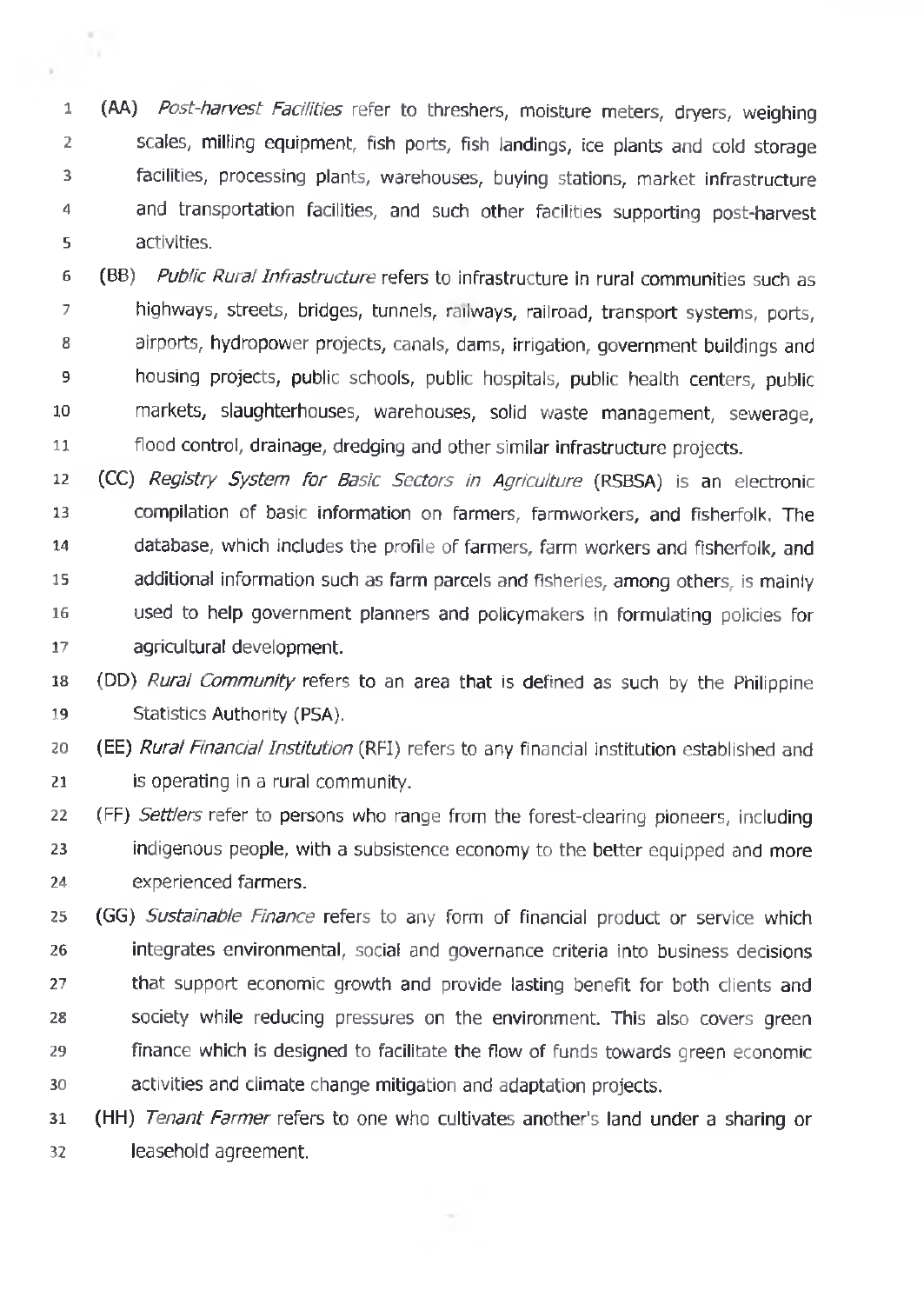**SEC.** 4. *Agriculture, Fisheries and Rural Development Financing System. -* There shall be an agriculture, fisheries, and rural development financing system to improve the productivity, income, competitiveness and welfare of the rural community beneficiaries, particularly the farmers, fisherfolk, ARBs, ARCs, settlers, agricultural lessees, amortizing owners, farmworkers, fish workers, owner-cultivators, compact farmers, tenant farmers, and members of their household and their MSMEs, as well as farmer's and fisherfolk's cooperatives, organizations and associations, through 8 government and private banking institutions.

 $\pi$ 

à

 Agriculture, fisheries and rural development financing, as used herein, shall consist of loans and investments to finance activities that shall enhance productivity and increase income of an agricultural and fisheries household, thereby promoting agricultural sector productivity and competitiveness, as well as sustainable development of rural communities, these shall include, but not be limited to: activities identified under the AMCFP as enumerated under Chapter 3 Section 23 of Republic Act No. 8435, off-farm/fishery entrepreneurial activities, agricultural mechanization/modernization, agri-tourism, environmental, social and governance projects, including green projects, digitization/automation of farming, fishery and agribusiness activities and processes, acquisition of lands authorized under the Agrarian Reform Code of the Philippines and its amendments, efficient and effective marketing, processing, distribution, shipping and logistics, and storage of agricultural 21 and fishery commodities, public rural infrastructure, as well as programs that shall promote the health and wellness of farmers, fisherfolks and ARBs, including members of their households, such as water and sanitation projects for rural communities, and address the developmental needs of rural communities, such as, but not limited to, projects that promote the livelihood, skills enhancement, and other capacity-building activities of the rural community beneficiaries and all other activities consistent or analogous to the foregoing.

 Toward this end, banking institutions are expected to design and offer financial products and services that suit the specific requirements of their agricultural clients, taking into account their cash flows and the gestation and harvest period of the agricultural produce/activity/project being financed.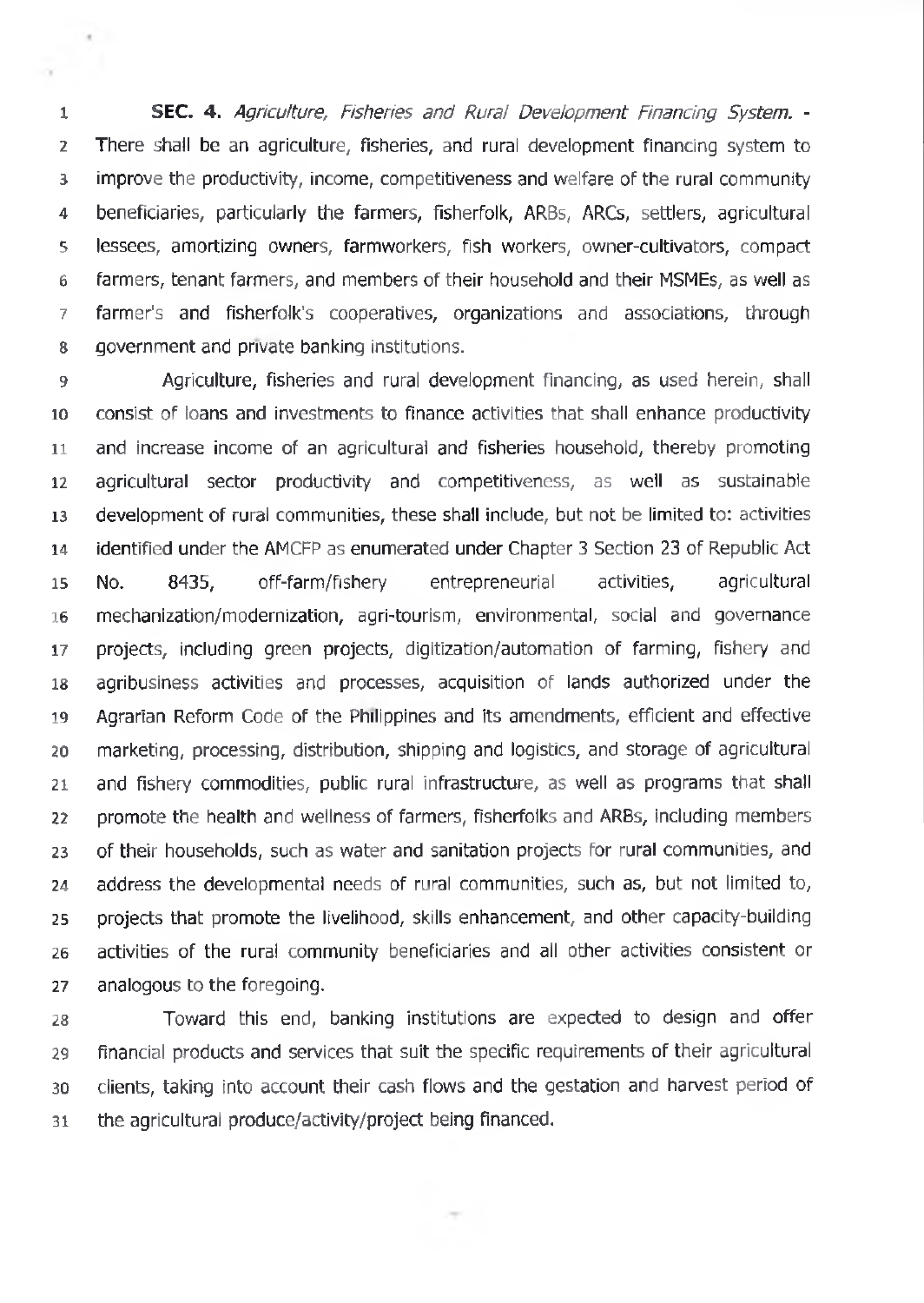SEC. 5. *Rural Community Beneficiaries. -* The financing mentioned in the preceding section shall be extended to the rural community beneficiaries named therein or to cooperatives, associations, MSMEs or organizations in good standing of such beneficiaries, regardless of capitalization based on the feasibility of the project and their paying capacity, their estimated production, and/or securities they can 6 provide as well as such assets as may be acquired by them from the proceeds of the loan and investments.

 SEC. 6. *Credit Quota. -* All banking institutions, whether government or private, except newly-established banks for a period of five (5) years from date of commencement of the banks' operations, shall set aside a credit quota, or a minimum mandatory agricultural and fisheries financing requirement of at least twenty-five percent (25%) of their total loanable funds.

 The total loanable funds generated by a banking institution shall be defined by the BSP. During the first year of effectivity of this Act, the total loanable funds generated shall be computed starting from 20 April 2010, the effectivity of Republic Act No. 10000, after which the bank's total loanable funds shall be determined based on funds generated starting from the second year of effectivity of this Act.

 SEC. 7. *Modes of Compliance. -* Banks may comply with the mandatory credit requirement by lending to rural community beneficiaries, to finance agricultural and fishery-related activities as enumerated under Section 4 of this Act. Banks may also comply with the mandatory financing requirement through other means as follows:

 (a) Invest in debt securities, including those issued by the DBP and the LBP: Provided, That the proceeds from said debt securities shall be used to finance activities under Section 4 hereof: Provided, further. That the proceeds from debt securities issued by the DBP and the LBP shall be separately accounted for and shall not be considered for purposes of computing the loanable funds under Section 6 hereof of the said banks;

 (b) Open deposit accounts and/or invest in fixed term deposit products with RFIs: Provided, That such deposit accounts/products shall be separately accounted for by the depository bank and shall not be considered for purposes of computing the loanable funds of the said banks as described in Section 6 hereof;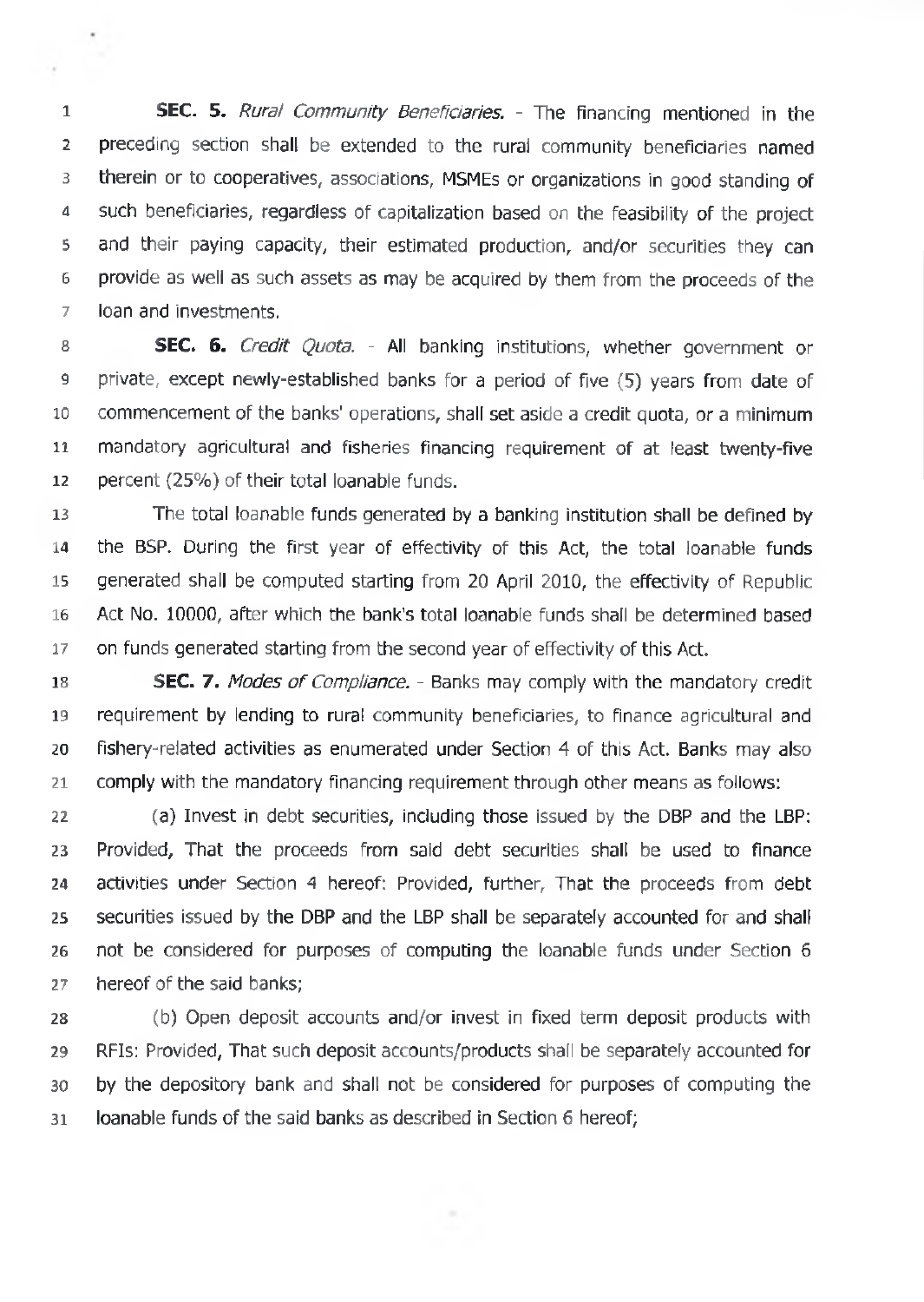**1 2 3** (c) Rediscount with banks eligible paper covering agriculture, fisheries and agrarian reform credits: Provided, That rediscounted paper shall no longer be eligible as compliance on the part of the originating bank;

**4 5 6** (d) Invest directly in shares of stock of RFIs, subject to prevailing laws, rules or regulations or lend wholesale to RFIs: Provided, That the wholesale loans shall be credited as compliance of the bank acting as wholesale lender alone;

**7 8 9** (e) Lend for the construction and upgrading of infrastructure, including but not limited to, farm-to-market roads, as well as the provision of post-harvest facilities and other public rural infrastructure that will benefit the rural community;

**10 11** (f) Lend to agri-business enterprises that maintain agricultural commodity supply-chain arrangements directly with rural community beneficiaries;

**12 13** (g) Undertake AVCF to actors/players in the AVC that benefits rural communities;

**14** (h) Engage in sustainable finance; and

 $\mathcal{F}$ 

×.

**15 16 17 18** (i) Invest in shares of stock of the Philippine Crop Insurance Corporation (PCIC) or in companies that primarily engage in activities under Section 4 hereof, including investments in venture capital corporations, that benefit rural community beneficiaries;

**19 20 21 22 23 24 25 26** Provided, That the loans and investments that are counted as compliance are not funded by proceeds from the issuance of debt securities, and/or deposit/lending of other banks that have been counted as compliance with the mandatory credit: Provided, further. That loans to finance activities that shall generally benefit ARBS, ARCS, or other priority sectors, as may be determined by the Agricultural Credit Policy Council (ACPC), shall be counted at ten times  $(10x)$  their outstanding amount, or as otherwise prescribed by the ACPC, for purposes of determining compliance with the mandatory agricultural and fisheries financing requirement.

**27 28 29 30** The modes of compliance enumerated in this section shall be subject to review by the ACPC after implementation to determine whether these are adequate to support the financing requirements of rural communities and recommend to Congress for appropriate action.

**31 32** The BSP, the Department of Agriculture (DA) and the DAR may provide inputs to the review process in their capacity as members of the ACPC.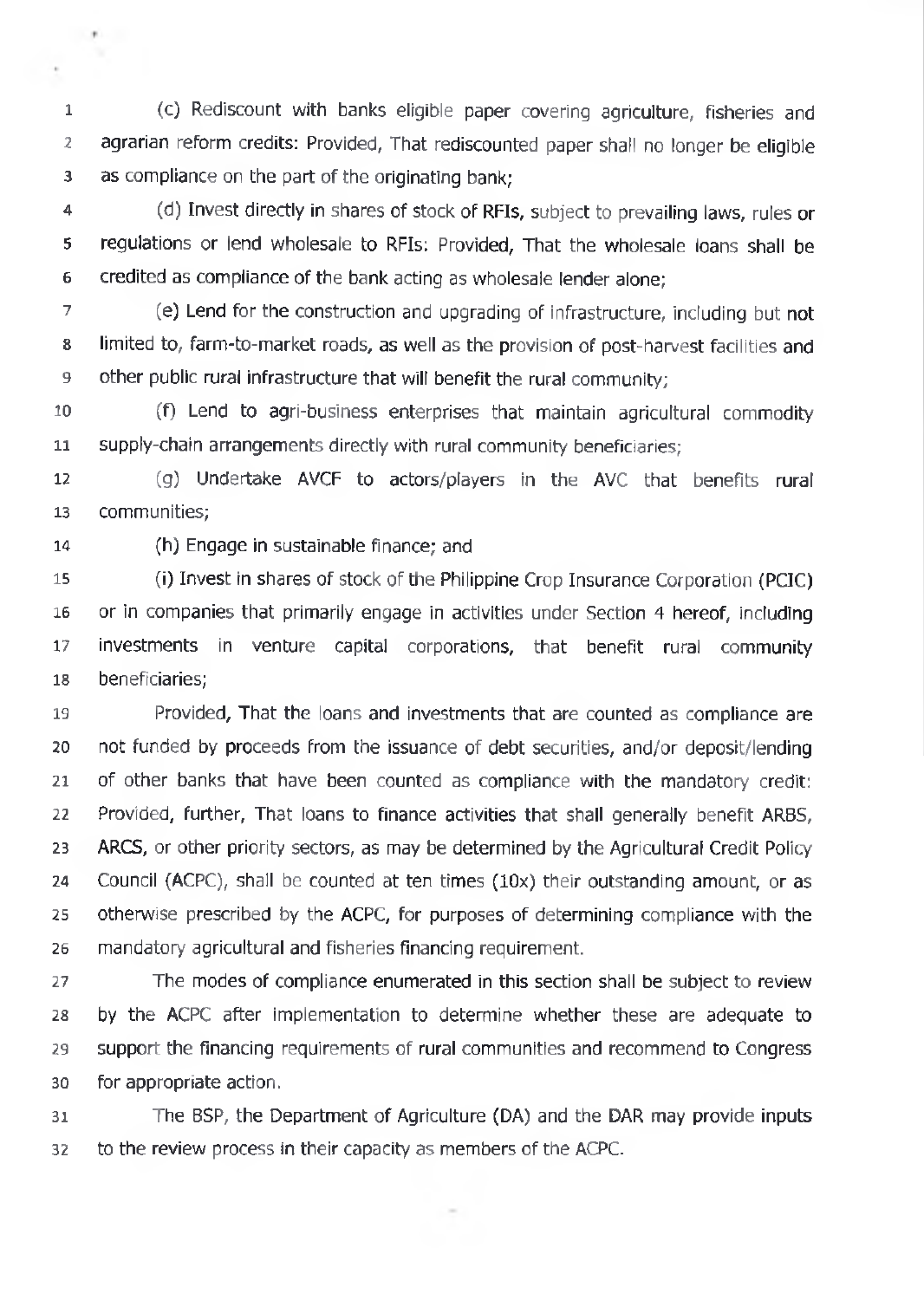**1 2 3** Further, the BSP shall be authorized to identify other actions that may be considered as eligible modes of compliance with the mandatory credit to rural community beneficiaries.

**CALL** 

**4 5 6 7 8 9 10** SEC. 8. *Annual Reports. -* The BSP shall furnish reports on the compliance with the mandatory agriculture, fisheries rural development financing requirement, including information on amount of agri-agra penalties collected and remitted to the implementing agencies of the Special Fund as identified under Section 11 of this Act, to the ACPC and the Congress on a yearly basis. The BSP shall, as part of its regulatory functions, monitor the compliance by the banks with the requirements of this Act.

**11 12 13 14 15 16 17 18 19** SEC. 9. *Penalty Clause. -* The BSP shall impose administrative sanctions and other penalties on the lending institutions for violation of any of the provisions of this Act. Penalties on noncompliance or undercompliance shall be computed at one-half of one percent (0.5%) of noncompliance or under compliance, or at rates prescribed by the BSP Monetary Board. Upon collection of the penalties, the BSP shall remit the same to the implementing agencies of the Special Fund as identified under Section 11 of this Act. Ten percent (10%) of the penalties collected shall be retained by the BSP to cover administrative expenses and twenty-five (25%) shall be remitted to the General Fund.

**20 21 22 23 24 25** SEC. 10. *Special Fund. -* The Special Fund shall consist of penalties due from banks on their noncompliance or undercompliance with the mandatory agri-agra credit requirement under Republic Act No. 10000, collected after the effectivity of this Act, net of the ten (10) percent amount to be retained by the BSP and the twenty five percent (25%) to be remitted to the General Fund, and penalties collected under Section 9 hereof.

**26 27 28 29 30** The annual penalties for noncompliance and undercompliance with the mandatory agri-agra credit that are collected by the BSP under Section 9 shall be remitted directly to the implementing agencies, within one and a half  $(1.5)$  years from imposition of the same, for distribution in accordance with the provisions under Section 11 of this Act.

**31 32 SEC. 11.** Use of the Special Fund. - The Special Fund under Section 10 of this Act. shall be allocated to the following implementing agencies in this manner:

Corporate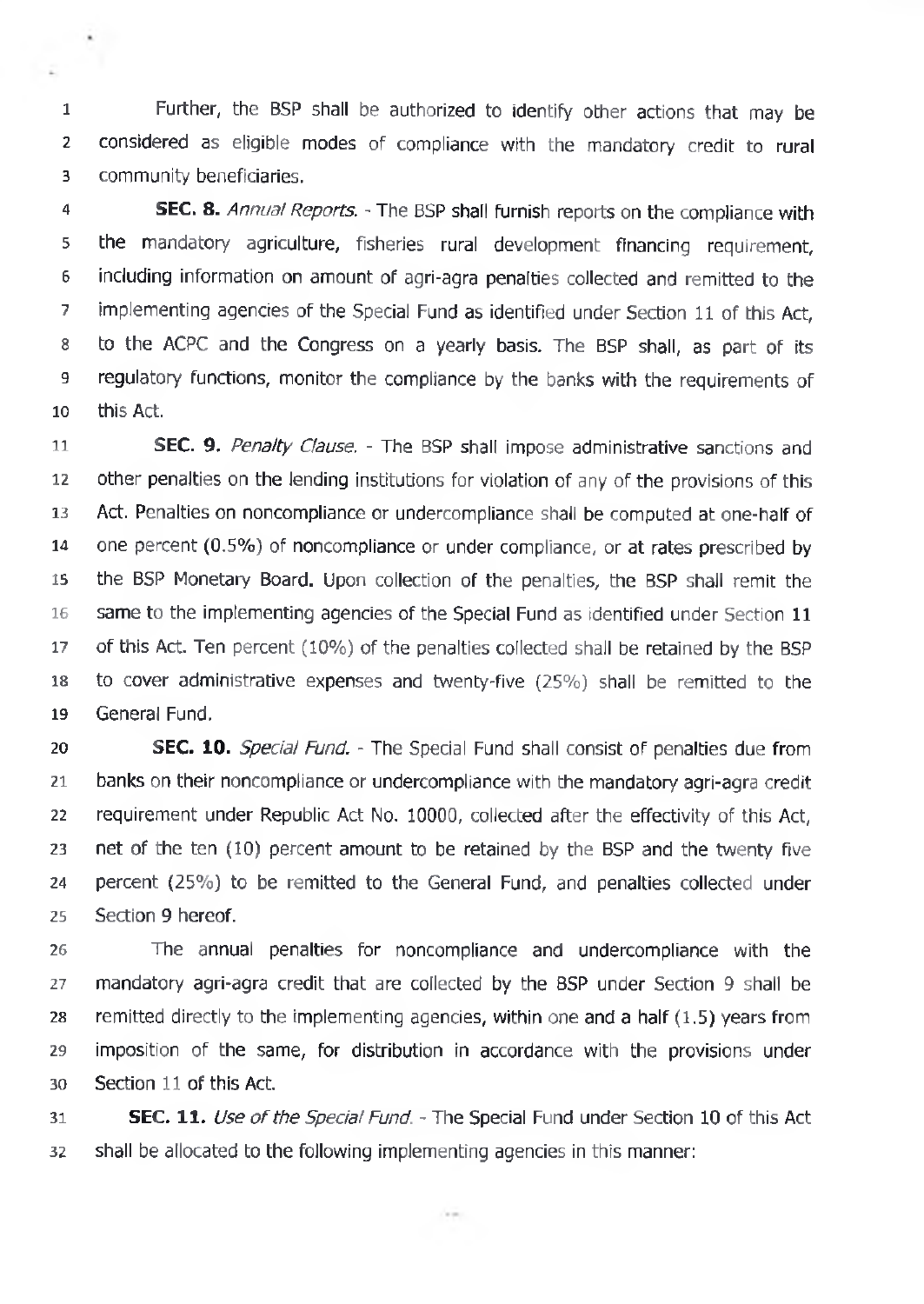**1 2 3** (A) Thirty five percent (35%) of the fund shall be allocated to DAR for the titling and parcelization of landholdings covered with Collective Certificate of Land Ownership Awards (CLOA);

 $\blacksquare$ 

**4 5 6 7** (B) Sixty five percent (65%) of the fund shall be made available in the form of credit facility with minimal interest rates and with minimum collateral requirements, to be equally managed by the LBP and the DBP which shall set their geographic coverage in administering said credit facility.

**8 9 10 11 12 13 14 15 16 17** The LBP and DBP shall utilize the Special Fund for lending to farmers and fisheries registered in the RSBSA, farms and fisheries cooperatives and associations, and microfinance institutions: Provided, That a portion of the Special Fund managed by the LBP and DBP shall be used to fund capacity building programs which will equip ARBs, as well as members of their household and their MSMEs, and agrarian reform communities with the appropriate knowledge and skills to improve their welfare, competitiveness, income and productivity. For this purpose, the LBP and DBP may coordinate with qualified training providers as well as the ACPC and the Cooperative Development Authority, on the design and delivery of these capacity building programs.

**18 19 20 21 22** In the case of the DBP share, to promote financial inclusion in Islamic communities, particularly the ARBs in the Bangsamoro Region, two and one-half percent (2.5%) in the thirty-two and one-half percent (32.5%) share of DBP shall be allocated to Al Amanah Islamic Investment Bank of the Philippines (AAIIBP) for as long as the National Government is a majority shareholder of AAIIBP.

**23 24 25 26 27** Provided, That all loan repayments and other collections shall revert to the General Fund of the National Treasury: Provided further, That LBP and DBP shall be allowed to reimburse direct costs incurred in the management of the Fund, but in no case shall these reimbursements exceed two percent (2%) of the average quarterly loan balance.

**28 29 30 31 32 SEC.** 12. *Congressional Oversight -* The Congressional Oversight Committee on Agricultural and Fisheries Modernization (COCAFM) shall exercise oversight functions over the implementation of this Act. In line with this, COCAFM shall conduct an independent review of the use of the Special Fund administered by the Implementing agencies.

 $\sim 100$